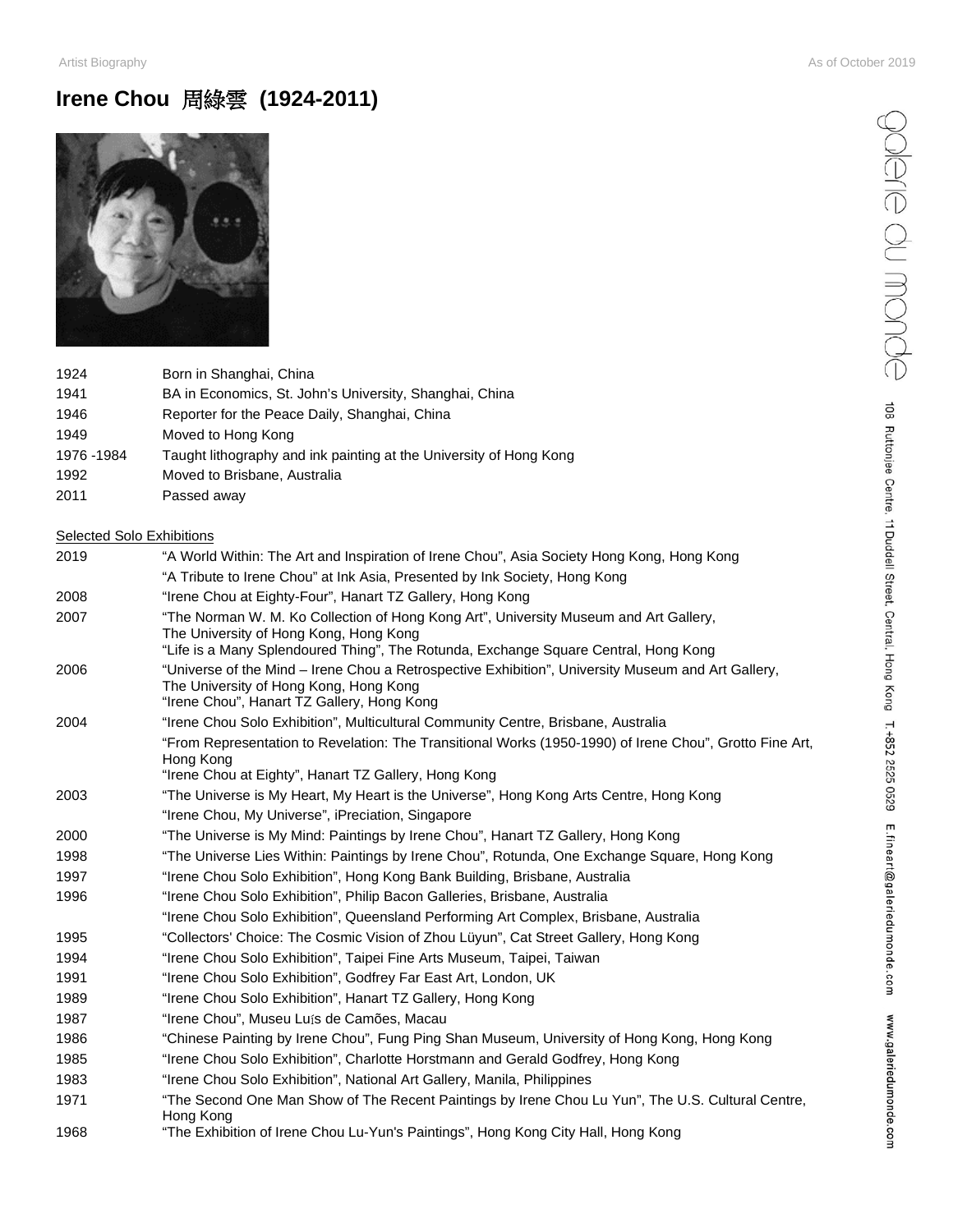#### Artist Biography As of October 2019

|      | <b>Selected Group Exhibitions</b>                                                                                                                                                  |
|------|------------------------------------------------------------------------------------------------------------------------------------------------------------------------------------|
| 2019 | Ink Asia, Presented by Galerie du Monde, Hong Kong                                                                                                                                 |
|      | "Embody", Galerie du Monde, Hong Kong                                                                                                                                              |
|      | "Forms of Ink", Galerie du Monde, Hong Kong                                                                                                                                        |
|      | "One Art Group - Pioneers of Ink Art", Galerie du Monde, Hong Kong                                                                                                                 |
|      | Taipei Dangdai Contemporary Art Fair, Presented by iPreciation, Singapore                                                                                                          |
| 2018 | "HOPE", Alisan Fine Art, Hong Kong                                                                                                                                                 |
|      | "The Weight of Lightness: Ink Art at M+", M+ Pavilion, M+ Museum, Hong Kong                                                                                                        |
|      | "Tradition to Contemporary: Ink Painting and Artistic Development In 20 <sup>th</sup> Century China",<br>University Museum and Art Gallery, The University of Hong Kong, Hong Kong |
| 2016 | "Hanging Out: An Exhibition of Hong Kong Art of the 70s", Ping Pong 129, Hong Kong                                                                                                 |
| 2015 | "A Legacy of Ink: Lui Shou-Kwan 40 Years On", Hong Kong Arts Centre, Hong Kong                                                                                                     |
| 2014 | "Mesmerized by Ink: The Art of Two Hong Kong Masters and Just as Mesmerized by Ink, Paintings from the M                                                                           |
|      | K Lau Collection", Duddell's, Hong Kong                                                                                                                                            |
| 2013 | "Hong Kong Masters", Rossi & Rossi, London, UK                                                                                                                                     |
| 2012 | "A Tribute to Hong Kong Masters", Hanart TZ Gallery, Hong Kong                                                                                                                     |
| 2011 | "The 7 <sup>th</sup> International Ink Art Biennial of Shenzhen", Shenzhen Fine Art Institute, Shenzhen, China                                                                     |
| 2010 | "De la Chine, entre Tradition et Modernite", Galerie F. Hessler, Luxembourg                                                                                                        |
| 2008 | "Hong Kong Art: Open Dialogue Exhibition Series II - New Ink Art: Innovation and Beyond",<br>Hong Kong Museum of Art, Hong Kong                                                    |
| 2007 | Hong Kong Contemporary Chinese Ink Painting Exhibition 2007, Artist Commune, Hong Kong                                                                                             |
| 2006 | Contemporary Hong Kong Ink Painting Exhibition 2006, Hong Kong Central Library, Hong Kong                                                                                          |
|      | Creative Spirit: Hong Kong Visual Arts, Hong Kong Cultural Centre, Hong Kong                                                                                                       |
| 2002 | "Hong Kong Cityscapes: Ink Painting in Transition", Brunei Gallery, SOAS, University of London, London, UK                                                                         |
|      | "Chinese Paintings from the Khoan and Michael Sullivan Collection", Ashmolean Museum,                                                                                              |
|      | University of Oxford, Oxford, UK<br>"Artists in the Neighborhood Scheme II Launching Exhibition", Hong Kong Central Library, Hong Kong                                             |
|      | "Hong Kong Cityscapes - Ink Painting in Transition", Hong Kong Festival, London, UK                                                                                                |
| 2001 | "In Celebration of Art - Hong Kong Arts Centre 25 <sup>th</sup> Anniversary Exhibition", Hong Kong Arts Centre,                                                                    |
|      | Hong Kong                                                                                                                                                                          |
| 2000 | "The New Century of Chinese Ink Painting: The Exhibition of Chinese Ink Painting from Hong Kong And                                                                                |
| 1999 | Taiwan", Hong Kong Visual Arts Centre, Hong Kong<br>"Sculpting Nature", Hanart TZ Gallery, Hong Kong                                                                               |
| 1997 | "Hong Kong Art 1997 - Collection of The Hong Kong Museum of Art, Beijing Exhibition",                                                                                              |
|      | National Art Museum of China, Beijing, China                                                                                                                                       |
| 1996 | "Brushstroke from the Heart", Hong Kong City Hall, Hong Kong                                                                                                                       |
| 1995 | "Lui Shou Kwan (1919-1975) And His School", Hong Kong Arts Centre, Alisan Fine Arts, Hong Kong<br>"Contemporary Hong Kong Painting", Fukuoka Art Museum, Fukuoka, Japan            |
|      | "Lingo - Getting the Picture", Brisbane City Hall, Brisbane, Australia                                                                                                             |
| 1994 | "The 25 <sup>th</sup> Anniversary Exhibition of One Art Group", Hong Kong City Hall, Hong Kong                                                                                     |
| 1993 | "The Infinite Palette: Modern Chinese Painting Exhibition", Hong Kong Arts Centre, Hong Kong                                                                                       |
|      | "Inaugural Exhibition of the Asia-Pacific Triennial of Contemporary Art", Queensland Art Gallery, Brisbane,                                                                        |
|      | Australia                                                                                                                                                                          |
| 1992 | "Chinese Art 1992", Godfrey Far East Art, London, UK                                                                                                                               |
| 1991 | "Irene Chou & Hon Chi-Fun Recent Paintings", Rotunda, Exchange Square, Hong Kong                                                                                                   |
|      | "Six Contemporary Chinese Women Artists", Chinese Culture Center of San Francisco, San Francisco, USA                                                                              |
|      | "Art Works of Ten Female Artists '91", Hong Kong City Hall, Hong Kong                                                                                                              |
| 1990 | "Art Works of Hong Kong Women Artists", Morrison Hill Art Gallery, Hong Kong Institute of Vocational<br>Education, Hong Kong                                                       |
|      | "Metamorphosis: Contemporary Chinese Paintings", Luen Chai Curios Store, Hong Kong                                                                                                 |
|      | "The Language of Ink Part II", Gerald Godfrey Ltd, London, UK                                                                                                                      |
| 1989 | "World Environment Day: Artists' Responses - A Painting Exhibition by Hong Kong Major Artists", Hong Kong                                                                          |
|      | City Hall, Hong Kong                                                                                                                                                               |
|      | Exhibitions of 19 <sup>th</sup> and 20 <sup>th</sup> Century and Modern Chinese Paintings, Sotheby's Hong Kong and Christie's<br>Swire, Hong Kong                                  |
| 1988 | "Icons of the Imagination", Hanart TZ Gallery, Hong Kong                                                                                                                           |
|      | "22 <sup>nd</sup> International Contemporary Art", Monte Carlo, Monaco                                                                                                             |

1987 "Reality & Infinity", Alisan Fine Arts, Hong Kong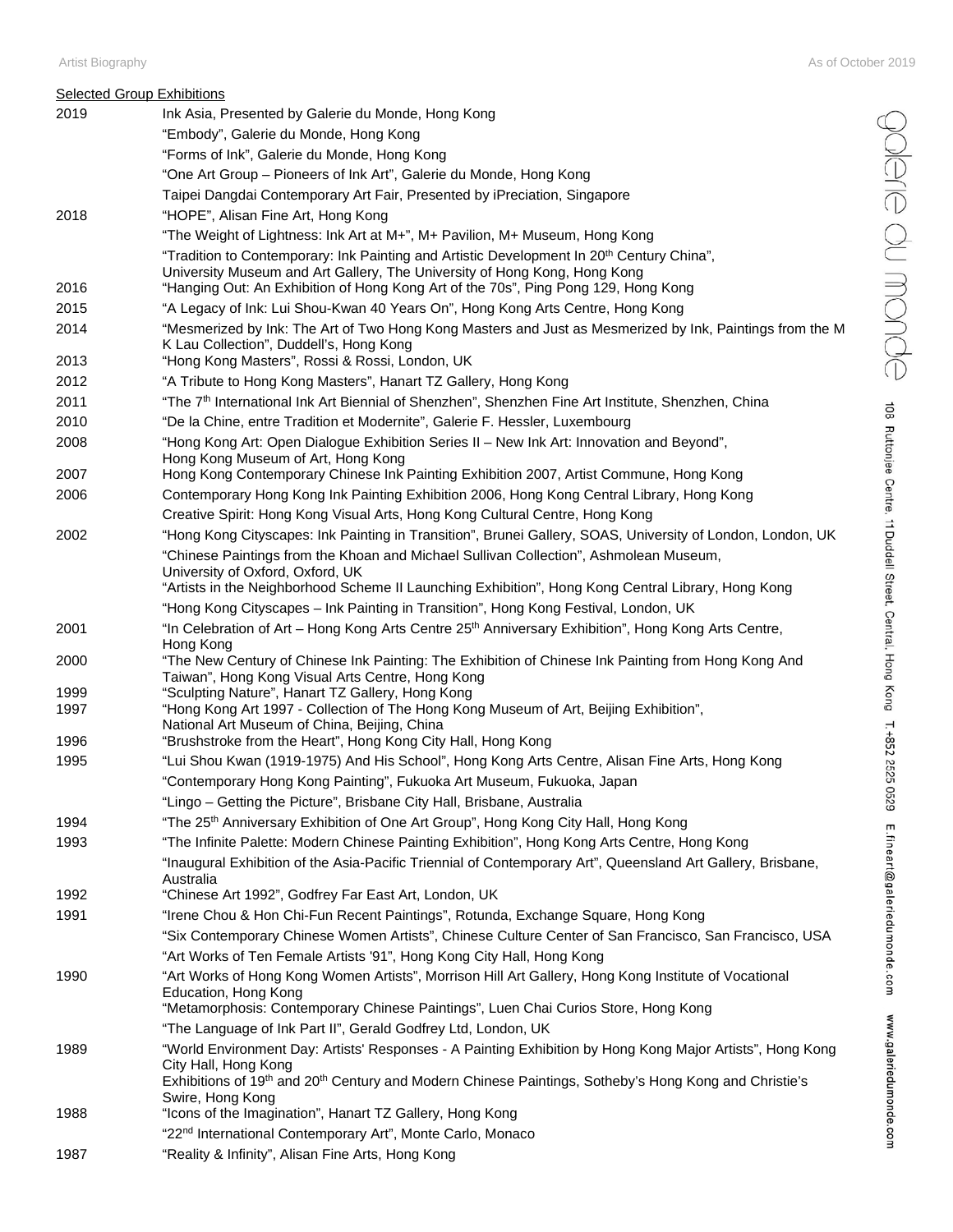| 1987 | "Ten Years of Hong Kong Painting: An Exhibition to Mark The 10th Anniversary of The Hong Kong Arts<br>Centre", Hong Kong Arts Centre, Hong Kong |
|------|-------------------------------------------------------------------------------------------------------------------------------------------------|
| 1985 | "Shui Mo - The New Spirit of Chinese Tradition", Hong Kong Arts Centre, Hong Kong                                                               |
| 1984 | "Academy Award Winner's Exhibition", Hong Kong Museum of Art, Hong Kong                                                                         |
|      | "Frist Choice 1984", Hong Kong Arts Centre, Hong Kong                                                                                           |
|      | "Into The 80s: Contemporary Hong Kong Painting", Hong Kong Arts Centre, Hong Kong                                                               |
|      | "Art' 84", Fung Ping Shan Museum, The University of Hong Kong, Hong Kong                                                                        |
| 1983 | "Art 1983", Fung Ping Shan Museum, University of Hong Kong, Hong Kong                                                                           |
|      | "Contemporary Art of the Eighties", Hong Kong Arts Centre, Hong Kong                                                                            |
|      | "Woman Artists' Show", Hong Kong Women's Art Council, Hong Kong                                                                                 |
| 1982 | "Contemporary Art from Hong Kong", Metropolitan Museum of Manila, Manila, Philippines                                                           |
|      | "Contemporary Vision of Landscape", Hong Kong Museum of Art, Hong Kong                                                                          |
| 1981 | "Art 1981", Fung Ping Shan Museum, University of Hong Kong, Hong Kong                                                                           |
|      | "Contemporary Art by Chinese Intellectuals", Hong Kong City Hall, Hong Kong                                                                     |
|      | Japan International Artists Society Inaugural Exhibition, Tokyo, Japan                                                                          |
|      | "Contemporary Hong Kong Art Biennial Exhibition (1981)", Hong Kong City Hall, Hong Kong                                                         |
|      | "Frist Choice 1981", Hong Kong Arts Centre, Hong Kong                                                                                           |
| 1979 | "Contemporary Hong Kong Art Biennial Exhibition (1979)", Hong Kong City Hall, Hong Kong                                                         |
| 1977 | "Art the Visual Experience", Pearl City Department Store, Hong Kong                                                                             |
|      | "Contemporary Hong Kong Art 1977", Hong Kong City Hall, Hong Kong                                                                               |
|      | "One Art Group Painting Exhibition", Hong Kong City Hall, Hong Kong                                                                             |
| 1975 | "Opening Group Exhibition of Quorum Galleries", Quorum Galleries, Hong Kong                                                                     |
|      | "Hong Kong Artists 1975 An Exhibition of Contemporary Paintings and Sculpture",                                                                 |
|      | St. John Ambulance Association, Hong Kong                                                                                                       |
| 1974 | "Hong Kong Arts Festival First Exhibition of Contemporary Hong Kong Art", Hotel Furama Kempinski,<br>Hong Kong                                  |
| 1973 | "Contemporary Prints by Chinese Artists", City Museum and Art Gallery, Hong Kong                                                                |
| 1972 | "Chinese Ink- Painting", Hong Kong City Hall, Hong Kong; Taipei Museum, Taiwan                                                                  |
|      | "Contemporary Hong Kong Art 1972", City Museum and Art Gallery, Hong Kong                                                                       |
|      | "10 <sup>th</sup> ISPAA Exhibition: Exhibition of Painting, Sculptures and Prints by Members of The International Society                       |
|      | of Plastic and Audio-Visual Arts", City Museum and Art Gallery, Hong Kong                                                                       |
| 1971 | "Art Now Hong Kong", City Art Gallery of Bristol, Bristol, UK                                                                                   |
| 1970 | "In Tao Art Association Second Exhibition", Hong Kong City Hall, Hong Kong                                                                      |
|      | "Exhibition of Contemporary Hong Kong Art", City Museum and Art Gallery, Hong Kong                                                              |
| 1968 | "The First Joint Exhibition of In Tao Art Association", Hong Kong City Hall, Hong Kong                                                          |

#### Selected Public Collections

Ashmolean Museum, University of Oxford, UK Boston Museum of Fine Arts, Boston, USA British Museum, London, UK Chinese University of Hong Kong, Hong Kong City Gallery, Manila, Philippines Hong Kong Museum of Art, Hong Kong Hongkong Land, Hong Kong Khoan and Michael Sullivan Collection M. K. Lau Collection, Hong Kong M+, Hong Kong National Art Gallery, Manila, Philippines National Museum of History, Taipei, Taiwan National Taiwan Museum of Fine Arts, Taichung, Taiwan Norman W. M. Ko Collection, Hong Kong Queensland Art Gallery, Brisbane, Australia Raya Gallery, Melbourne, Australia University of Hong Kong, Hong Kong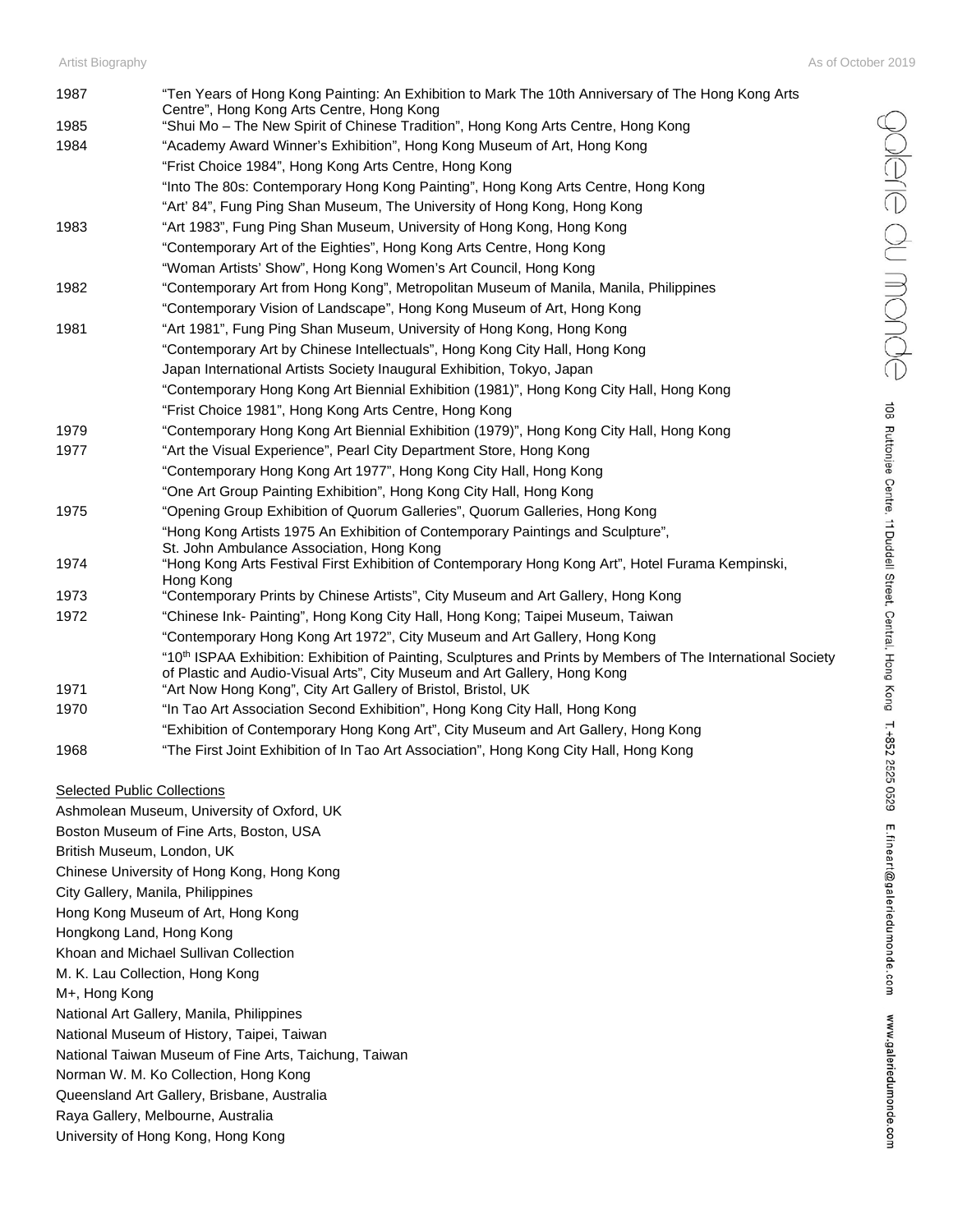# 周綠雲 **Irene Chou (1924-2011)**



| 1924        | 出生於中國上海                                              |
|-------------|------------------------------------------------------|
| 1941        | 畢業於中國上海聖約翰大學經濟學學士                                    |
| 1946        | 在上海任職和平日報記者                                          |
| 1949        | 從上海移居香港                                              |
| 1976 - 1984 | 在香港大學教授現代水墨畫及石版畫                                     |
| 1992        | 從香港移居澳洲布里斯本                                          |
| 2011        | 因病過世                                                 |
| 個展          |                                                      |
| 2019        | 香港賽馬會呈獻 一 萬象之根:周綠雲繪畫藝術展,亞洲協會香港中心,香港                  |
|             | 向周綠雲致敬,香港水墨會項目,水墨藝博,香港                               |
| 2008        | 周綠雲八十四,漢雅軒,香港                                        |
| 2007        | 香江妙彩:高華文香港藝術家藏品,香港大學美術博物館,香港大學,香港                    |
|             | Life is a Many Splendoured Thing, 交易廣場, 香港           |
| 2006        | 游彩人生-周綠雲繪畫回顧展,香港大學美術博物館,香港                           |
|             | 周綠雲新作,漢雅軒,香港                                         |
| 2004        | Multicultural Community Centre, 布里斯本,澳洲              |
|             | 嘉圖收藏家系列 - 周綠雲水墨展,嘉圖現代藝術,香港                           |
|             | 周綠雲八十,漢雅軒,香港                                         |
| 2003        | 宇宙即吾心 - 吾心即宇宙, 香港藝術中心, 香港                            |
|             | Irene Chou, My Universe, iPreciation 畫廊, 新加坡         |
| 2000        | 宇宙即便是吾心:周綠雲畫展,漢雅軒,香港                                 |
| 1998        | 宇宙是吾心 - 周綠雲的藝術, 香港交易廣場, 香港                           |
| 1997        | 周綠雲個展,匯豐銀行大樓,布里斯本,澳洲                                 |
| 1996        | 周綠雲個展,菲力普·培根畫廊,布里斯本,澳洲                               |
|             | 周綠雲個展,昆士蘭表演藝術中心,布里斯本,澳洲                              |
| 1995        | 周綠雲: 玄黃天地、繽紛世界, Cat Street 畫廊, 香港                    |
| 1994        | 周綠雲個展,台北市立美術館,台北,台灣                                  |
| 1991        | 周綠雲個展,Godfrey遠東藝術畫廊,倫敦,英國                            |
| 1989        | 周綠雲畫展,漢雅軒,香港                                         |
| 1987        | 周綠雲墨的解放,賈梅士博物院,澳門                                    |
| 1986        | 綠雲畫藝,香港大學馮平山博物館,香港                                   |
| 1985        | 周綠雲個展, Charlotte Horstmann and Gerald Godfrey 畫廊, 香港 |
| 1983        | 周綠雲個展,國家市立美術館,馬尼拉,菲律賓                                |
| 1971        | 周綠雲第二屆作品展覽會,美國文化館,香港                                 |
| 1968        | 周綠雲畫展,香港大會堂,香港                                       |
|             |                                                      |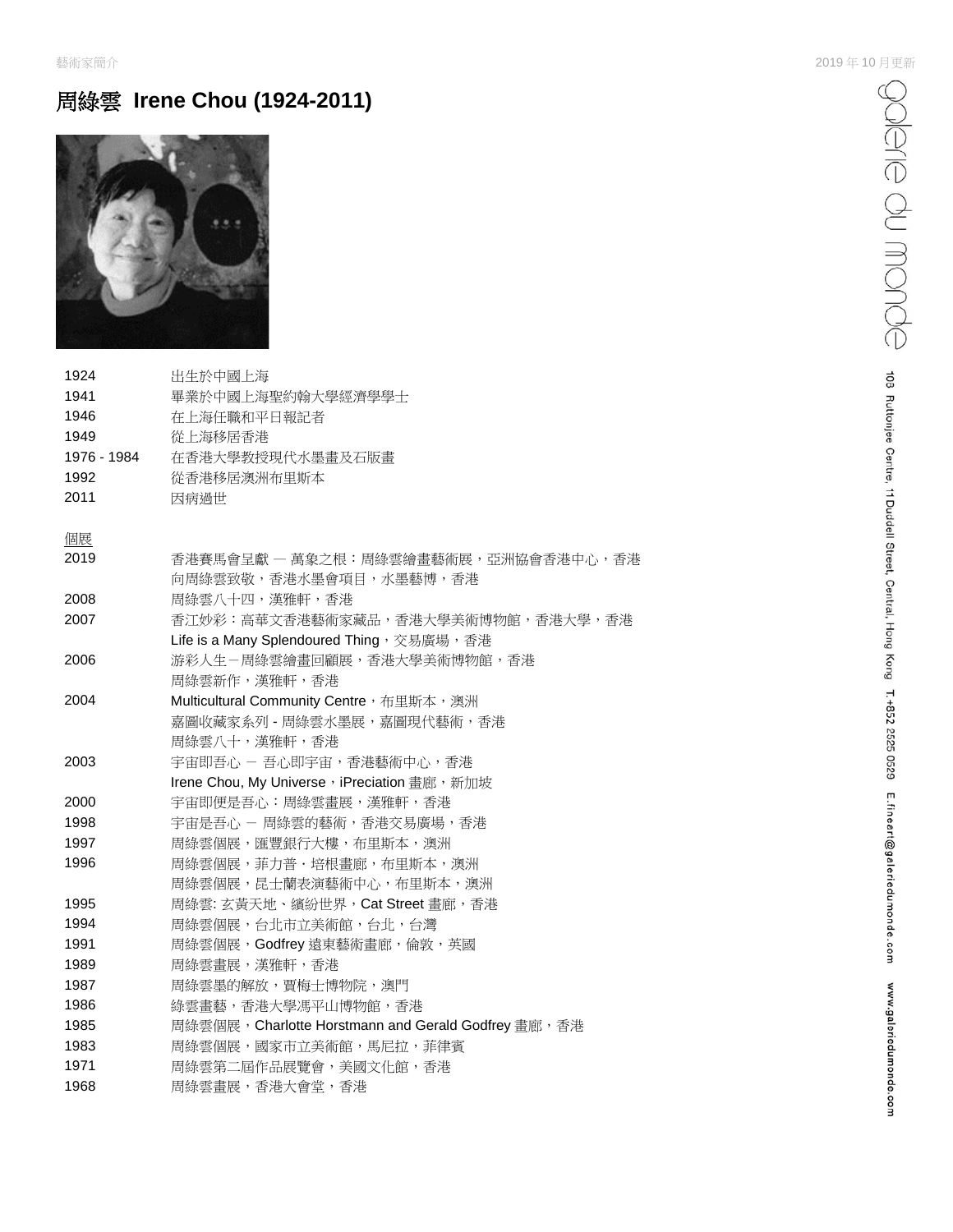| 部分群展         |                                                                       |
|--------------|-----------------------------------------------------------------------|
| 2019         | 水墨藝博,世界畫廊項目,香港                                                        |
|              | 體現,世界畫廊,香港                                                            |
| 2019         | 形・墨,世界畫廊,香港                                                           |
|              | 一書會,世界書廊,香港                                                           |
|              | 台北當代藝博覽會, iPreciation 項目, 新加坡                                         |
| 2018         | 抱負 讚頌中國當代女藝術家慈善展覽,藝倡畫廊,香港                                             |
|              | 似重若輕:M+ 水墨藏品,M+ 展亭,香港                                                 |
|              | 鑑古賞今: 二十世紀中國的水墨與藝術發展,香港大學美術博物館,香港                                     |
| 2016         | 閒逛:70年代香港藝術展, 乒乓城, 香港                                                 |
| 2015         | 呂壽琨水墨傳奇四十年,香港藝術中心,藝倡畫廊,香港                                             |
| 2014         | 迷住水墨:兩位香港大師的藝術,都爹利會館,香港                                               |
| 2013         | 香港大師, Rossi & Rossi 畫廊, 倫敦, 英國                                        |
| 2012         | 向香港前輩致敬,漢雅軒,香港                                                        |
| 2011         | 第七屆深圳國際水墨雙年展,深圳美術學院畫廊,深圳,中國                                           |
| 2010         | De la Chine, entre Tradition et Modernite, Galerie F. Hessler 書廊, 盧森堡 |
| 2008         | 香港藝術-開放‧對話展覽系列Ⅱ-新水墨藝術-創造‧超越‧翱翔,香港藝術館,香港                               |
| 2007         | 當代香港水墨大展 2007,牛棚藝術村,香港                                                |
| 2006         | 當代香港水墨大展 2006, 香港中央圖書館, 香港                                            |
|              | 香港視覺藝術的創作精神一蛻變:水墨藝術,香港文化中心展覽館,香港                                      |
| 2002         | 香港風情・水墨變奏,文萊畫廊,倫敦大學,倫敦,英國                                             |
|              | 蘇立文收藏展,亞殊慕連博物館,牛津大學,牛津,英國                                             |
|              | 藝術鄰里計劃二揭幕展,香港中央圖書館,香港                                                 |
|              | 香港風情水墨變奏香港節,倫敦,英國                                                     |
| 2001         | 藝術薈萃-香港藝術中心廿五週年視藝展,香港藝術中心,香港                                          |
| 2000<br>1999 | 開創新世紀 港台水墨畫聯展,香港視覺藝術中心,香港                                             |
| 1997         | 靈璧,漢雅軒,香港<br>香港藝術一九九七 - 香港藝術館藏品展,中國美術館,北京,中國                          |
| 1996         | 一書心源,香港大會堂,香港                                                         |
| 1995         | 藝天繁星 - 呂壽琨師生、畫友聯展,香港藝術中心,藝倡畫廊,香港                                      |
|              | 香港現代繪畫展,福岡市美術館,福岡,日本                                                  |
|              | 語言-想像畫面,布里斯本市政廳,澳洲布里斯本                                                |
| 1994         | 一畫會廿五週年會展,香港大會堂,香港                                                    |
| 1993         | 色籠墨染: 近代中國繪畫展, 香港藝術中心, 香港                                             |
|              | 首屆亞太地區藝術三年展,昆士蘭藝術館,布里斯本,澳洲                                            |
| 1992         | 一九九二年中國藝術展,Godfrey 遠東藝術畫廊,倫敦,英國                                       |
| 1991         | 周綠雲韓志勳近作,香港交易廣場,香港                                                    |
|              | 六位當代中國女藝術家,舊金山中國文化中心,舊金山,美國                                           |
|              | 現代女書家十人展 '91, 香港大會堂, 香港                                               |
| 1990         | 香港女藝術家作品聯展,摩理臣山美術館,香港專業教育學院,香港                                        |
|              | 蜕變: 現代中國水墨畫, 聯齋古玩號, 香港                                                |
|              | The Language of Ink Part II, Gerald Godfrey 畫廊, 倫敦, 英國                |
| 1989         | 世界環境日:美的迴響 - 香港著名畫家作品展, 香港大會堂, 香港                                     |
|              | 十九、二十世紀和現代中國畫展,蘇富比及佳士德,香港                                             |
| 1988         | 心靈的圖錄,漢雅軒,香港                                                          |
|              | 第二十二屆國際當代藝術展,蒙地卡羅,摩納哥                                                 |
| 1987         | 周綠雲與顧媚畫展,藝倡畫廊,香港                                                      |
|              | 十年香港繪畫,香港藝術中心,香港                                                      |
| 1985         | 水墨的年代,香港藝術中心,香港                                                       |
| 1984         | 藝術獎得獎作品展,香港藝術館,香港                                                     |
|              | 第一選擇 1984,香港藝術中心,香港                                                   |
|              | 八十年代:香港繪畫,香港藝術中心,香港                                                   |
|              | 藝展八四,香港大學大學馮平山博物館,香港                                                  |